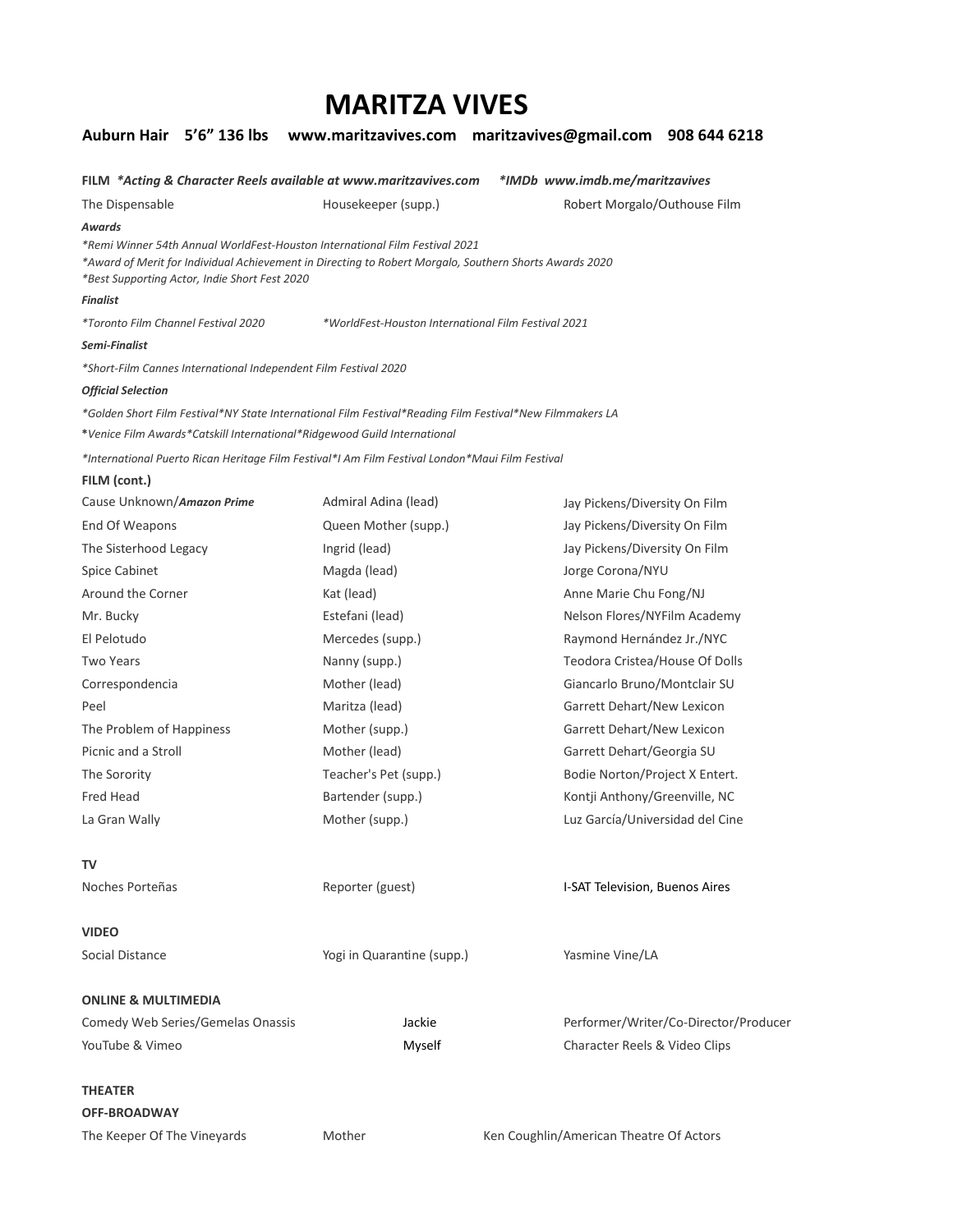## **OFF-OFF BROADWAY**

| Hay un País en el Mundo                                                            |                                                    | Sirena                       |                 | Domingo Ramos/Comisionado Dominicano de Cultura    |
|------------------------------------------------------------------------------------|----------------------------------------------------|------------------------------|-----------------|----------------------------------------------------|
| Secretos de Mujeres                                                                |                                                    | Pura                         | *ATI Award      | Edison Carrera/Comisionado Dominicano de Cultura   |
| Secretos de Mujeres                                                                |                                                    | Pura                         |                 | Edison Carrera/The Poet's Den Theater              |
| No Hay Ladrón Q.P.B. No Venga                                                      |                                                    | Ana                          |                 | E. Villavicencio/Comisionado Dominicano de Cultura |
| <b>REGIONAL</b>                                                                    |                                                    |                              |                 |                                                    |
| Your Mother's Butt                                                                 |                                                    | Psychologist                 |                 | Robert Sapoff/Westminster Arts Center, NJ          |
| Jump                                                                               |                                                    | Francine                     |                 | Robert Sapoff / Westminster Arts Center, NJ        |
| Controlling Interest                                                               |                                                    | Bethany                      |                 | Beth Baur/Westminster Arts Center, NJ              |
| Old Times                                                                          |                                                    | Anna                         | <b>Showcase</b> | Beth Baur/NJ School of Dramatic Arts               |
| It Had To Be You                                                                   |                                                    | Theda                        | Showcase        | Beth Baur/NJ School of Dramatic Arts               |
| <b>International Tour</b>                                                          |                                                    | Italian Girl                 | <b>Showcase</b> | Janet Cantore-Watson/SCVTHS, NJ                    |
| Lasting Impressions                                                                |                                                    | Missy Brandy                 |                 | M. Cox/24 Hour Theater Festival, Atlanta           |
| The 1 With The Zombies                                                             |                                                    | Zombie                       |                 | 24 Hour Theater Festival/Atlanta                   |
| <b>INTERNATIONAL/Argentina &amp; Canada</b>                                        |                                                    |                              |                 |                                                    |
| Hay un País en el Mundo                                                            |                                                    | Sirena                       |                 | Domingo Ramos/Théatre Êcuries, Montreal            |
| El Des-Orden de las Cosas                                                          |                                                    | Object 3                     |                 | Maritza Vives/UBA, Buenos Aires (Bs. As.)          |
| *Writer, Director & Producer                                                       |                                                    |                              |                 |                                                    |
| El Gesto de Gala                                                                   |                                                    | Mercedes                     |                 | Osmar Núñez/Teatro Luisa Vehil, Bs. As.            |
| Between Daylight and Boonville                                                     |                                                    | Housewife                    | <b>Showcase</b> | James Murray/British Arts Center, Bs.As.           |
| La Rutina                                                                          |                                                    | Esposa                       |                 | Complejo Luna Maria/Temperley, Bs. As.             |
| Carnaval Veneciano                                                                 |                                                    | Otoño                        |                 | Unione E Benevolenza, Bs. As.                      |
|                                                                                    |                                                    |                              |                 |                                                    |
| <b>IMPROV</b>                                                                      |                                                    |                              |                 |                                                    |
| Relapse Theatre, Atlanta                                                           |                                                    | <b>Troupe Member</b>         |                 | Dir. Bob Wood                                      |
| The JaCKPie Theatre, Atlanta                                                       |                                                    | <b>Troupe Member</b>         |                 | Dir. Jim Karswich                                  |
|                                                                                    |                                                    |                              |                 |                                                    |
| <b>COMMERCIALS &amp; INDUSTRIALS</b>                                               |                                                    |                              |                 |                                                    |
| Winthrop Tower/Boston                                                              |                                                    | Sophisticated Woman          |                 | Abe Froman Productions/abefromanproductions.com    |
| National TV Commercial-NRIA/NYC                                                    |                                                    | <b>Eccentric Cheesy Lady</b> |                 | Sinema Films TV/www.sinemafilms.tv                 |
| Print-What Do You Meme/NYC                                                         |                                                    | Mother                       |                 | What Do You MEME?                                  |
| Print-Bryant-Heating & Cooling S.                                                  |                                                    | Homeowner                    |                 | TC Motion, Lancaster, PA                           |
| Industrial/Spanish Language/NYC                                                    |                                                    | <b>Art Curator</b>           |                 | Joanna Schneier Pearson Publishing                 |
| *Revere Award 2015                                                                 |                                                    |                              |                 |                                                    |
|                                                                                    |                                                    |                              |                 |                                                    |
| <b>RADIO</b>                                                                       |                                                    |                              |                 |                                                    |
| El Barrio Escondido                                                                |                                                    | <b>Broadcaster</b>           |                 | FM La Tribu, Buenos Aires, Argentina               |
|                                                                                    |                                                    |                              |                 |                                                    |
| <b>TRAINING &amp; EDUCATION</b>                                                    |                                                    |                              |                 |                                                    |
| <b>Acting Graduate</b>                                                             | Graduate of The New Jersey School of Dramatic Arts |                              |                 |                                                    |
|                                                                                    |                                                    | Dir. Beth Baur & Bob Sapoff  |                 |                                                    |
|                                                                                    |                                                    |                              |                 |                                                    |
| Stanislavski Technique<br>Osmar Núñez, Maria Onetto, Carlos Evaristo, James Murray |                                                    |                              |                 |                                                    |
| Carlos Mangone, Irem Becker/Buenos Aires, Argentina                                |                                                    |                              |                 |                                                    |
|                                                                                    |                                                    |                              |                 |                                                    |
| <b>Meisner Technique</b>                                                           | HB Studios, Louise Lasser, NYC                     |                              |                 |                                                    |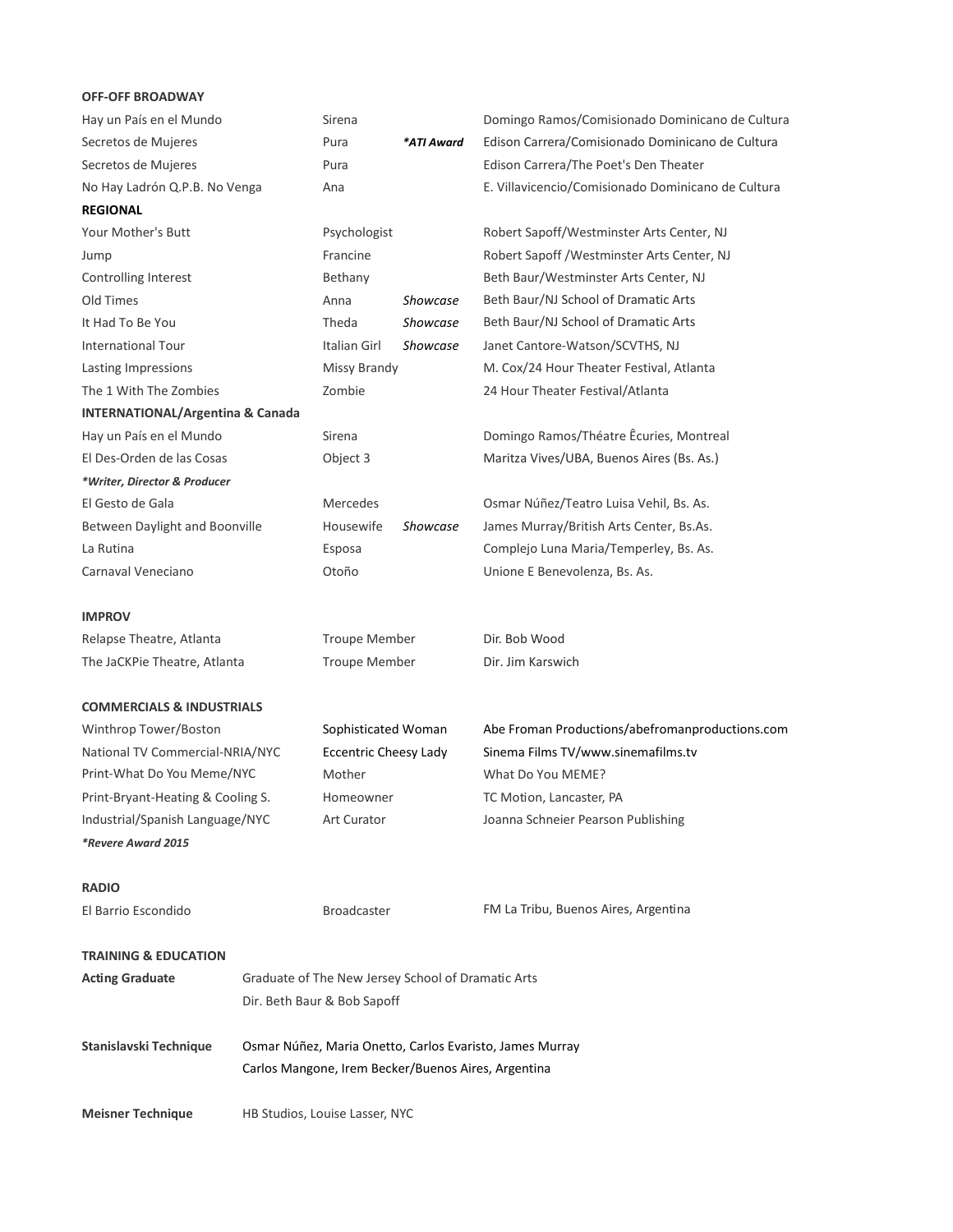| <b>Improv Short Form</b>           | The PIT, Nate Starkey, NYC                                                      |
|------------------------------------|---------------------------------------------------------------------------------|
|                                    | Bob Wood/Relapse Comedy Theatre, Atlanta                                        |
|                                    | Let's Try This!/Georgia Tech University, Atlanta                                |
| <b>Improv Long Form</b>            | Jim Karswich/The JaCKPie Theatre, Atlanta                                       |
| <b>Acting for Film</b>             | Sam Kitchin/New Jersey School of Dramatic Arts                                  |
| <b>TV Commercials</b>              | Mick Gyure/New Jersey School of Dramatic Arts                                   |
| On Camera Intensive                | Trey Lawson/Actors Connection, NYC                                              |
| <b>Showbiz Seminar</b>             | Paul Russell/New Jersey School of Dramatic Arts                                 |
| <b>Online Workshops</b>            | HOLA, Hispanic Organization of Latin Actors                                     |
| <b>Degrees</b>                     | Acting Graduate New Jersey School of Dramatc Arts, USA                          |
|                                    | MA in Political Science, Universidad de Buenos Aires (UBA), Argentina           |
|                                    | SPECIAL SKILLS @ FLUENT IN SPANISH! A REAL HISPANIC MOM!                        |
| Comedy                             | Sketch Comedy, Character Actress, Improv                                        |
|                                    | "Gemelas Onassis" Comedy Web Series very funny!                                 |
| Languages                          | Bilingual: English and Spanish                                                  |
| <b>Accents</b>                     | English with Argentinean Spanish Accent                                         |
| Other                              | Aerobics, Field Hockey, Running, Yoga & Meditation, Zumba, Dance-move very well |
|                                    | Driver's License (NJ), Valid USA & Argentinean Passports                        |
| PRODUCER-WRITER-DIRECTOR-PERFORMER |                                                                                 |

| Gemelas Onassis           | Jackie | Comedy Web Series           |
|---------------------------|--------|-----------------------------|
| El Des-Orden de las Cosas | Myself | Universidad de Buenos Aires |

#### **DIRECTOR**

| Virgen de Guadalupe       | Diocese of Metuchen, New Jersey                      |
|---------------------------|------------------------------------------------------|
| El Des-Orden De Las Cosas | Universidad de Buenos Aires (UBA,) Argentina         |
| Hispanic Way Of The Cross | Sacred Heart Church, Atlanta, GA                     |
| Hispanic Way Of The Cross | Immaculate Conception Church, Somerville, New Jersey |

| <b>CHARACTER DEVELOPMENT COACH</b> |                                                              |
|------------------------------------|--------------------------------------------------------------|
| Virgen de Guadalupe                | Diocese of Metuchen, New Jersey                              |
| A Man For All Seasons              | Immaculate Conception Church, Little Theater, Somerville, NJ |
| A Christmas Carol                  | Immaculate Conception Church, Little Theater, Somerville, NJ |

### **FOUNDING MEMBER**

| John Paul II Cultural Arts Ministry | Immaculate Conception Church, Somerville, NJ |
|-------------------------------------|----------------------------------------------|
| The Relapse Theater/Dir. Bob Wood   | Atlanta, Georgia                             |

#### **AWARD**